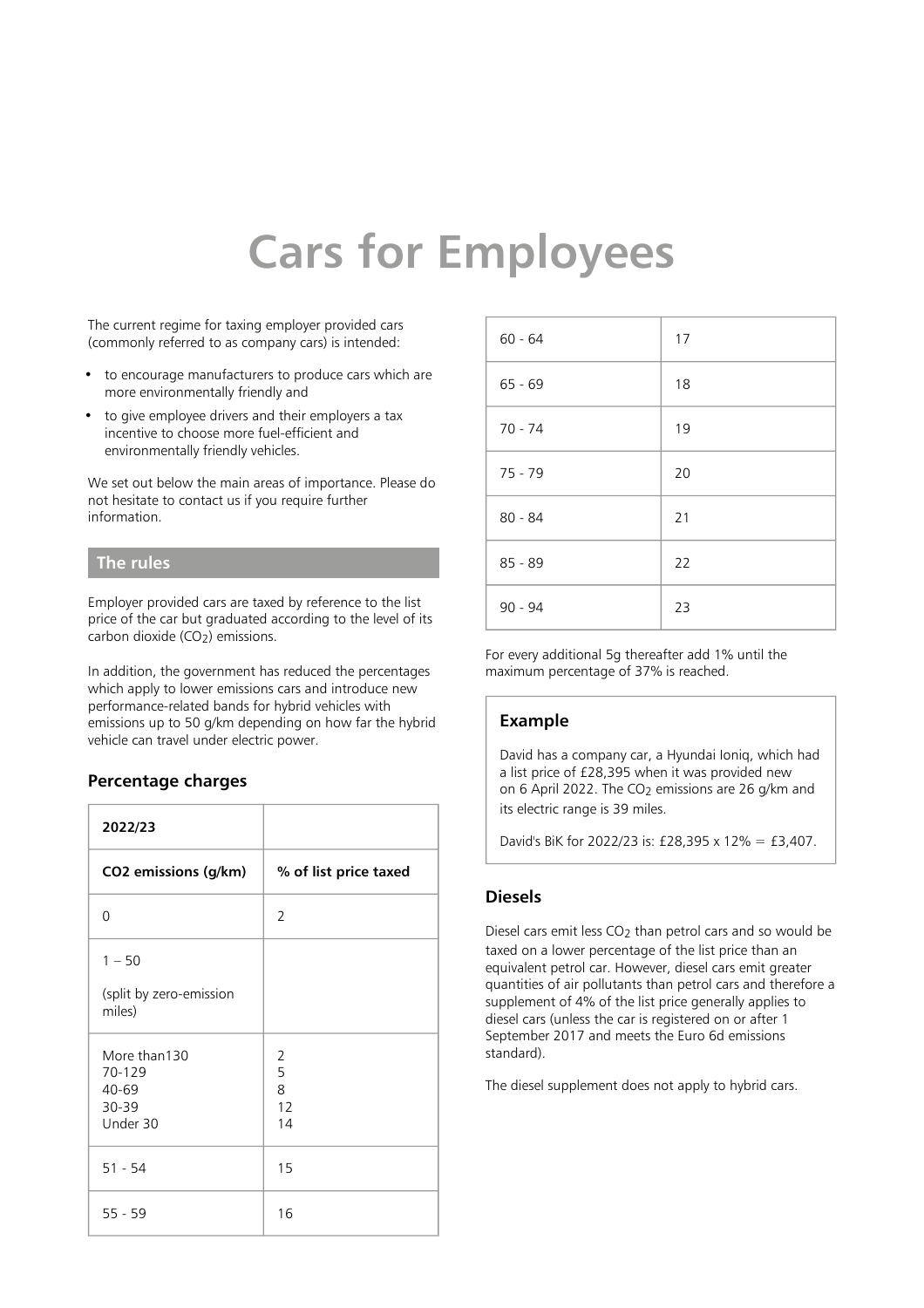#### **Example**

A diesel car that would give rise to a 22% charge on the basis of its CO<sub>2</sub> emissions will instead be charged at 26% for 2022/23. The maximum charge for diesel is capped at 37%.

# **Obtaining emissions data**

The Vehicle Certification Agency produces a free guide to the fuel consumption and emissions figures of all new cars. It is available on the internet at

[www.carfueldata.direct.gov.uk](http://carfueldata.direct.gov.uk/). These figures are not however necessarily the definitive figures for a particular car. The definitive CO<sub>2</sub> emissions figure for a particular vehicle is recorded on the Vehicle Registration Document (V5).

# **The list price**

- The list price of a car is the price when it was first registered including delivery, VAT and any accessories provided with the car. Accessories subsequently made available are also included (unless they have a list price of less than £100).
- Employee capital contributions up to £5,000 reduce the list price.

#### **Employer's Class 1A national insurance contributions**

The benefit chargeable to tax on the employee is also used to compute the employer's liability to Class 1A (the rate is 15.05% for 2022/23).

#### **Private fuel**

There is a further tax charge where a company car user is supplied with or allowed to claim reimbursement for fuel for private journeys.

The fuel scale charge is based on the same percentage used to calculate the car benefit. This is applied to a set figure which is £25,300 for 2022/23 (£24,600 for 2021/ 22). As with the car benefit, the fuel benefit chargeable to tax on the employee is used to compute the employer's liability to Class 1A. The combined effect of the charges makes the provision of free fuel a tax inefficient means of remuneration unless there is high private mileage.

The benefit is proportionately reduced if private fuel is not provided for part of the year. So taking action now to stop providing free fuel will have an immediate impact on the fuel benefit chargeable to tax and NICs.

Please note that if free fuel is provided later in the same tax year there will be a full year's charge.

#### **Business fuel**

No charge applies where the employee is solely reimbursed for fuel for business travel.

HMRC issue advisory fuel-only mileage rates for employer provided cars. Employers can adopt the rates in the following table but may pay lower rates if they choose.

# **Rates from 1 March 2022**

| <b>Engine size</b> | Petrol        |
|--------------------|---------------|
| 1400cc or less     | 13p           |
| 1401cc - 2000cc    | 15p           |
| Over 2000cc        | 22p           |
| <b>Engine size</b> | <b>LPG</b>    |
| 1400cc or less     | 8p            |
| 1401cc - 2000cc    | 10p           |
| Over 2000cc        | 15p           |
| <b>Engine size</b> | <b>Diesel</b> |
| 1600cc or less     | 11p           |
| 1601cc - 2000cc    | 13p           |
| Over 2000cc        | 16p           |

HMRC update these rates on a quarterly basis in March, June, September and December. The latest rates can be found at [www.gov.uk/government/publications/advisory](https://www.gov.uk/government/publications/advisory-fuel-rates)[fuel-rates](https://www.gov.uk/government/publications/advisory-fuel-rates)

#### **Employees' use of own car**

There is also a statutory system of tax and NIC free mileage rates for business journeys in employees' own vehicles.

The statutory rates are:

|                    | Rate per mile |
|--------------------|---------------|
| Up to 10,000 miles | 45p           |
| Over 10,000 miles  | 25p           |

Employers can pay up to the statutory amount without generating a tax or NIC charge. Payments made by employers are referred to as 'mileage allowance payments'. Where employers pay less than the statutory rate (or make no payment at all) employees can claim tax relief on the difference between any payment received and the statutory rate.